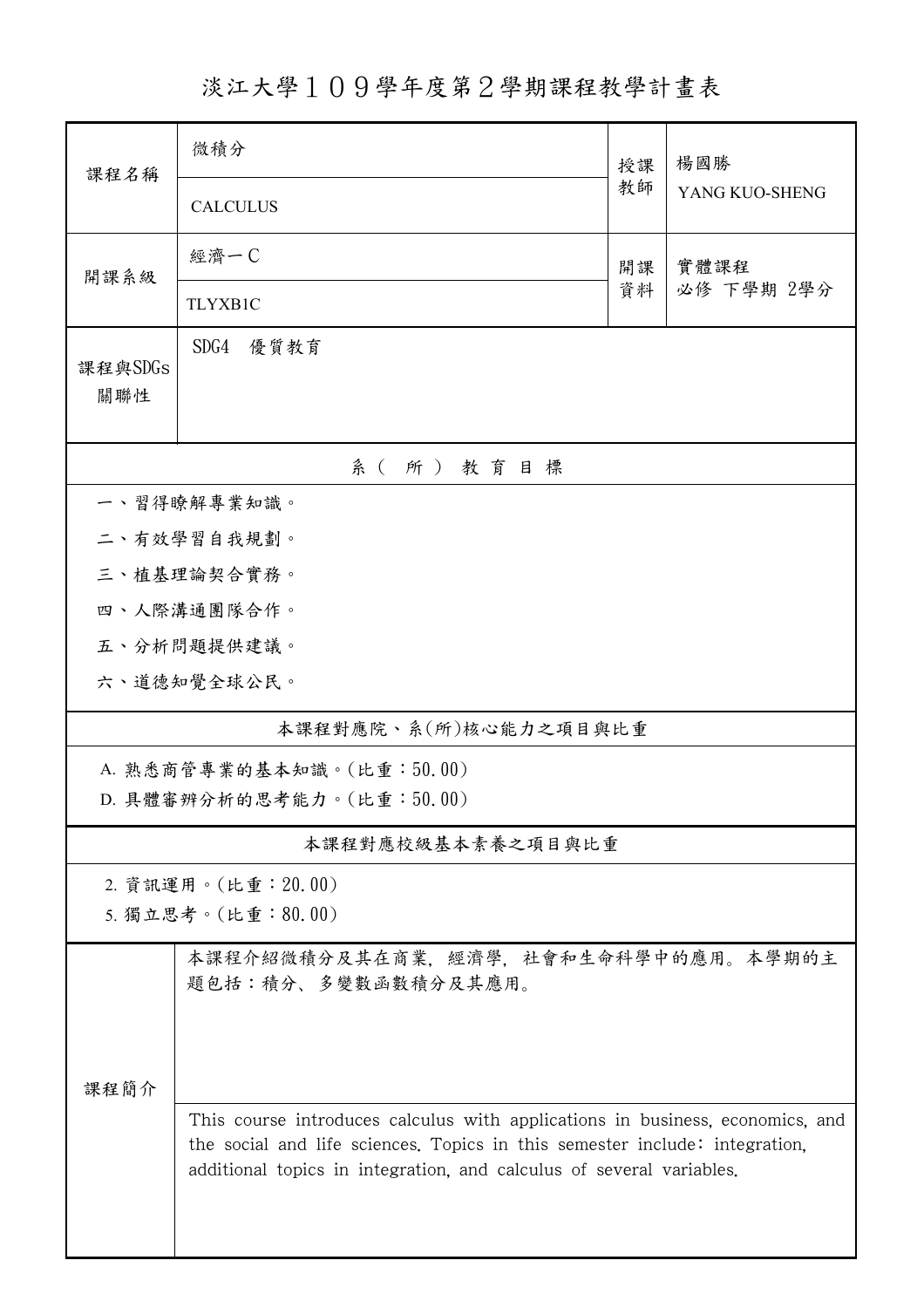## 本課程教學目標與認知、情意、技能目標之對應

將課程教學目標分別對應「認知(Cognitive)」、「情意(Affective)」與「技能(Psychomotor)」 的各目標類型。

一、認知(Cognitive):著重在該科目的事實、概念、程序、後設認知等各類知識之學習。

二、情意(Affective):著重在該科目的興趣、倫理、態度、信念、價值觀等之學習。

三、技能(Psychomotor):著重在該科目的肢體動作或技術操作之學習。

| 序<br>號         | 教學目標(中文)                                          |                                                                               |    | 教學目標(英文)                                                                                                                                                                    |       |  |  |  |  |
|----------------|---------------------------------------------------|-------------------------------------------------------------------------------|----|-----------------------------------------------------------------------------------------------------------------------------------------------------------------------------|-------|--|--|--|--|
| $\mathbf{1}$   | 學生將能夠理解積分的概念和技<br>能,多變量積分的演算,並可以使<br>用這些技術解決實際問題。 |                                                                               |    | Students will be able to understand the concepts<br>and skills of integration, calculus of several variables,<br>and to solve real-world problems with these<br>techniques. |       |  |  |  |  |
|                | 教學目標之目標類型、核心能力、基本素養教學方法與評量方式                      |                                                                               |    |                                                                                                                                                                             |       |  |  |  |  |
| 序號             | 目標類型                                              | 院、系 $(\text{m})$<br>核心能力   基本素養                                               | 校級 | 教學方法                                                                                                                                                                        | 評量方式  |  |  |  |  |
| 1              | 認知                                                | AD                                                                            | 25 | 講述                                                                                                                                                                          | 測驗、作業 |  |  |  |  |
|                | 授課進度表                                             |                                                                               |    |                                                                                                                                                                             |       |  |  |  |  |
| 週<br>欤         | 日期起訖                                              | 內 容 (Subject/Topics)<br>備註                                                    |    |                                                                                                                                                                             |       |  |  |  |  |
| 1              | $110/02/22$ ~<br>110/02/28                        | 5.1 Indefinite Integration and Differential Equations                         |    |                                                                                                                                                                             |       |  |  |  |  |
| $\overline{2}$ | $110/03/01$ ~<br>110/03/07                        | 5.2 Integration by Substitution                                               |    |                                                                                                                                                                             |       |  |  |  |  |
| 3              | $110/03/08$ ~<br>110/03/14                        | 5.3 The Definite Integral and the Fundamental<br>Theorem of Calculus          |    |                                                                                                                                                                             |       |  |  |  |  |
| 4              | $110/03/15$ ~<br>110/03/21                        | 5.4 Applying Definite Integration                                             |    |                                                                                                                                                                             |       |  |  |  |  |
| 5              | $110/03/22$ ~<br>110/03/28                        | 5.6 Additional Applications of Integration to the Life<br>and Social Sciences |    |                                                                                                                                                                             |       |  |  |  |  |
| 6              | $110/03/29$ ~<br>110/04/04                        | 教學行政觀摩日                                                                       |    |                                                                                                                                                                             |       |  |  |  |  |
|                | $110/04/05$ ~<br>110/04/11                        | 6.1 Integration by Parts; Integral Tables                                     |    |                                                                                                                                                                             |       |  |  |  |  |
| 8              | $110/04/12$ ~<br>110/04/18                        | 6.3 Improper Integrals                                                        |    |                                                                                                                                                                             |       |  |  |  |  |
| 9              | $110/04/19$ ~<br>110/04/25                        | 6.4 Introduction to Continuous Probability                                    |    |                                                                                                                                                                             |       |  |  |  |  |
| 10             | $110/04/26$ ~<br>110/05/02                        | 期中考試週                                                                         |    |                                                                                                                                                                             |       |  |  |  |  |
| 11             | $110/05/03$ ~<br>110/05/09                        | 7.1 Functions of Several Variables                                            |    |                                                                                                                                                                             |       |  |  |  |  |
| 12             | $110/05/10$ ~<br>110/05/16                        | 7.2 Partial Derivatives                                                       |    |                                                                                                                                                                             |       |  |  |  |  |
| 13             | $110/05/17$ ~<br>110/05/23                        | 7.2 Partial Derivatives, 7.3 Optimizing Function of<br>Two Variables          |    |                                                                                                                                                                             |       |  |  |  |  |